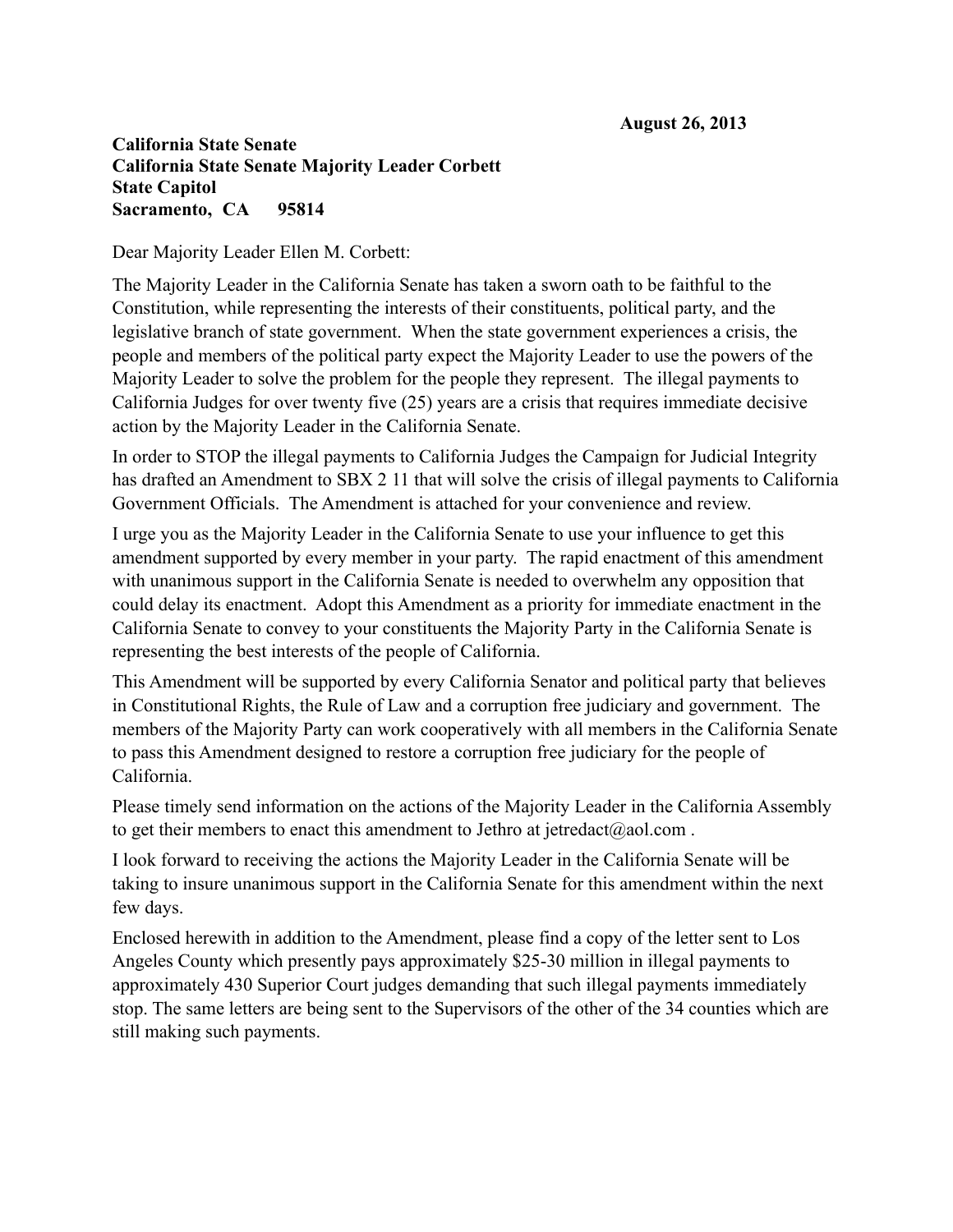## **California County Supervisor of Los Angeles Executive Officer of Los Angeles County Supervisors Sachi A. Hamai 500 West Temple Street Los Angeles, CA 90012**

## **Dear County Supervisor Executive Officer Sachi A. Hamai:**

I urge you to immediately stop the county's illegal payments to Superior Court judges, also known as "local judicial benefits."

Over the past 25 years, up to 34 counties illegally paid over \$400 million to over 90% of California's state judges presiding in cases in which the counties were parties. These illegal county payments violated state criminal law, federal criminal law, the U.S. and California Constitutions and laws. These illegal county payments were never disclosed by the judges, the counties, their attorneys, prosecutors and public defenders, and others as required by law. These illegal county payments resulted in the disqualification of the judges in every case in which a county was involved and the annulling and voiding of their decisions as "frauds upon the court", amongst other things.

At the present time it is estimated that these illegal county payments to judges are between \$30- 35 million per year. This letter is sent to you in conjunction with my request that the State Legislature amend SBX 2 11.

SBX 2 11 was enacted 2/20/2009 by over 2/3 of each chamber of the Legislature. SBX 2 11 effectively impeached and convicted over 90% of California's judges for "misconduct in office" by taking illegal payments from counties appearing before them as parties in cases, thereby violating state criminal law, federal criminal law, the U.S. and California Constitutions and laws, and their oath of office. Section 5, of SBX 2 11 gave retroactive immunity from criminal prosecution, civil liability and disciplinary action to the state judges, county supervisors and others who were involved in the illegal county payments to the state judges.

In 2009, the Legislature omitted to remove the corrupt judges and county supervisors from office who violated criminal laws, while giving them retroactive immunity from criminal prosecution.

The Campaign for Judicial Integrity prepared an Amendment to SBX 2 11 (also known as the Fine Amendment) which was last received by State Legislators by e- mail on or about May 20, 2013, from its Chairman Richard I. Fine. During April, 2013, Fine sent State Legislators materials supporting the Amendment.

In 2009, the Legislature omitted to remove the corrupt judges and county supervisors from office who violated criminal laws, while giving them retroactive immunity from criminal prosecution.

The Amendment will: (1) remove from office the judges and county supervisors who received the retroactive immunity from criminal prosecution; (2) stop any state contributions to the state pension funds of judges who received retroactive immunity under Section 5 of SBX 2 11; (3)